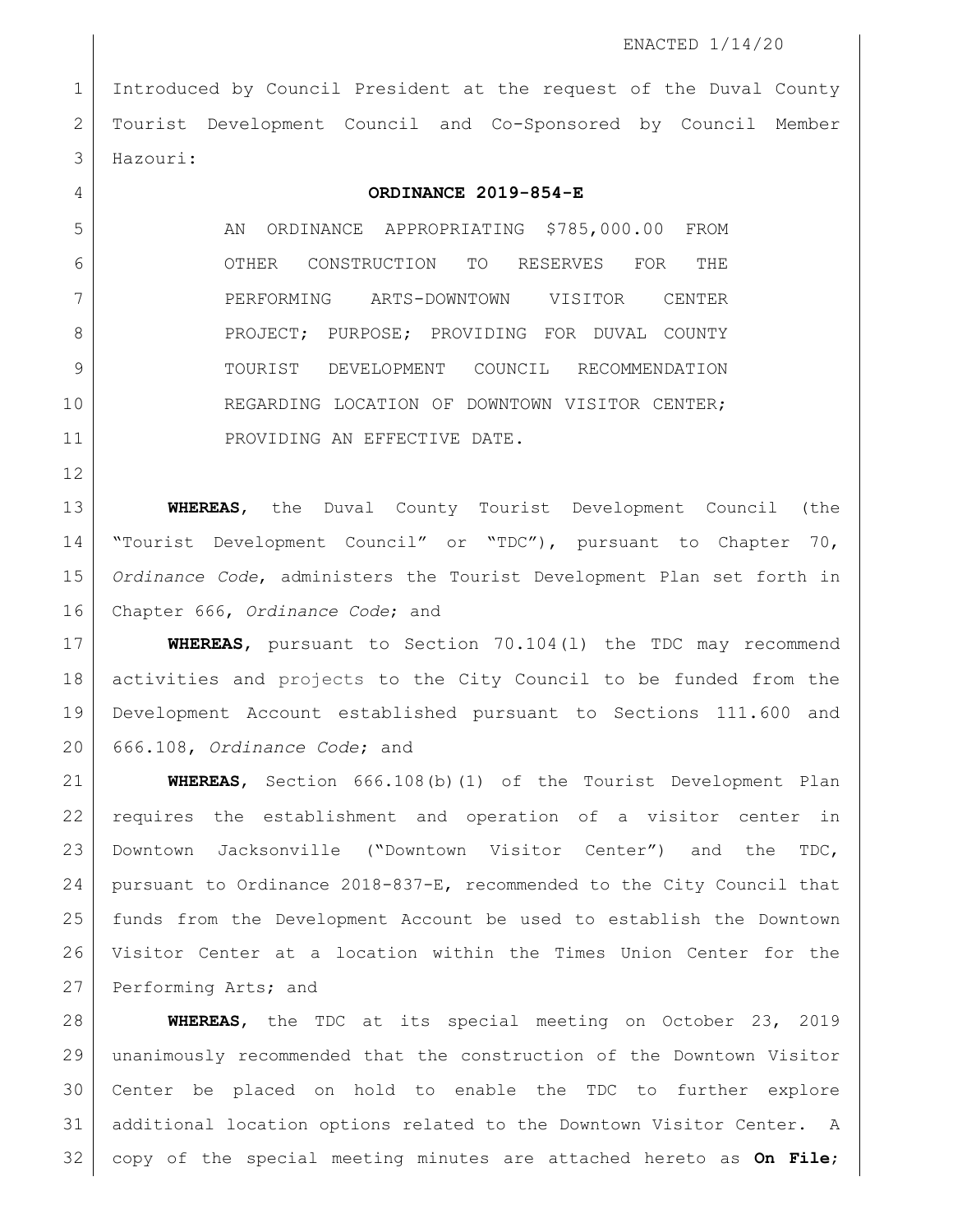1 now therefore

**BE IT ORDAINED** by the Council of the City of Jacksonville:

 **Section 1. Recitals.** The recitals set forth above are 4 true and correct and incorporated herein by reference.

 **Section 2. Appropriation.** For the 2019-2020 fiscal year, within the City's budget, there are hereby appropriated the indicated sum(s) from the account(s) listed in subsection (a) to 8 the account (s) listed in subsection (b):

 (The account information is attached hereto as **Exhibit 1** and 10 incorporated herein by this reference)

(a) Appropriated from:

12 See attached **Exhibit 1** \$785,000.00

(b) Appropriated to:

14 See attached **Exhibit 1** \$785,000.00

 (c) **Explanation of Appropriation.** This ordinance appropriates 16 | \$785,000.00 from "Other Construction" to "Reserves" for 17 the Performing Arts-Downtown Visitor Center project.

 **Section 3**. **Purpose.** The purpose of the appropriation above is to appropriate \$785,000.00 from "Other Construction" to "Reserves" for the Performing Arts-Downtown Visitor Center project until the TDC makes a determination and recommendation to the City Council regarding the site location of the Downtown Visitor Center.

 **Section 4. Tourist Development Council Recommendation Regarding Location of the Downtown Visitor Center.** The TDC is directed to further assess and/or explore additional locations for 26 the Downtown Visitor Center consistent with the Tourist Development Plan. The funding appropriated to Reserves in Section 3 above may not be expended until the TDC determines and recommends to the City Council a final site location for the Downtown Visitor Center consistent with the Tourist Development Plan.